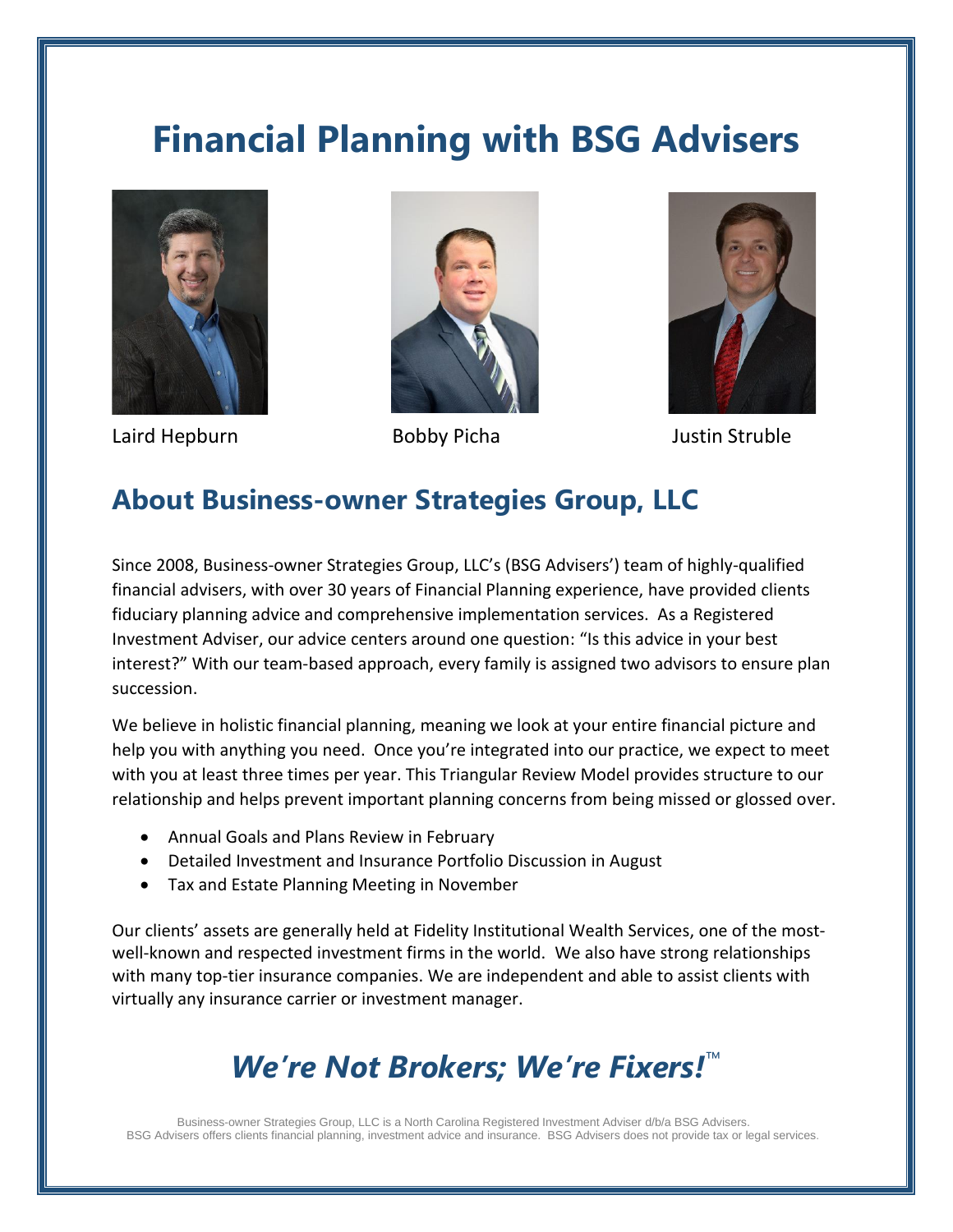### **Should you engage our services?**

If you are interested in clear financial advice free from the potential conflicts of interest that plague much of the financial services industry, our fee-based financial planning may be what you're looking for. As Investment Advisor Representatives, we have an ongoing fiduciary obligation to our clients. This means we have a duty of loyalty to act solely in the interest of our clients rather than in our own interest. It also means we are required to perform our functions with a high level of competence, prudence and thoroughness, in accordance with industry standards.

#### **Our Value Proposition:**

- $\checkmark$  Objective strategies with regards to your financial needs
- $\checkmark$  An experienced team of professionals on all aspects of your financial needs
- $\checkmark$  Investment managers, insurance products and services only from top-tier companies

#### **Our Philosophy:**

- **■** Develop long-term relationships with strict confidentiality focused on meeting your needs
- Coordinate with your existing advisors to create a team of experienced professionals working on your behalf
- Educate you about alternatives so you can make informed decisions
- Provide ongoing resources to keep you up-to-date about your particular situation
- Take action when appropriate and defer action when prudent

#### **Our Clientele:**

- **EXEC** Successful professionals, families, and business owners who have not had the time, expertise, or inclination to manage their finances as professionally as they manage their businesses or professional lives.
- People who are experiencing a gap among the services offered by traditional representatives (accountant, attorney, stockbroker, insurance agent) – i.e. no one else is doing the job for you.
- Your finances are complex enough to require sophisticated financial strategies and coordination.
- Those who would like help to develop intelligent strategies that includes:
	- $\triangleright$  Potentially maximize returns while avoiding unnecessary taxes and risks.
	- $\triangleright$  Specific objectives: retirement income, children's education, tax planning, etc.
	- $\triangleright$  Crossroads: change of circumstances (retirement, recipients of significant inheritance, gift or sale proceeds, etc.)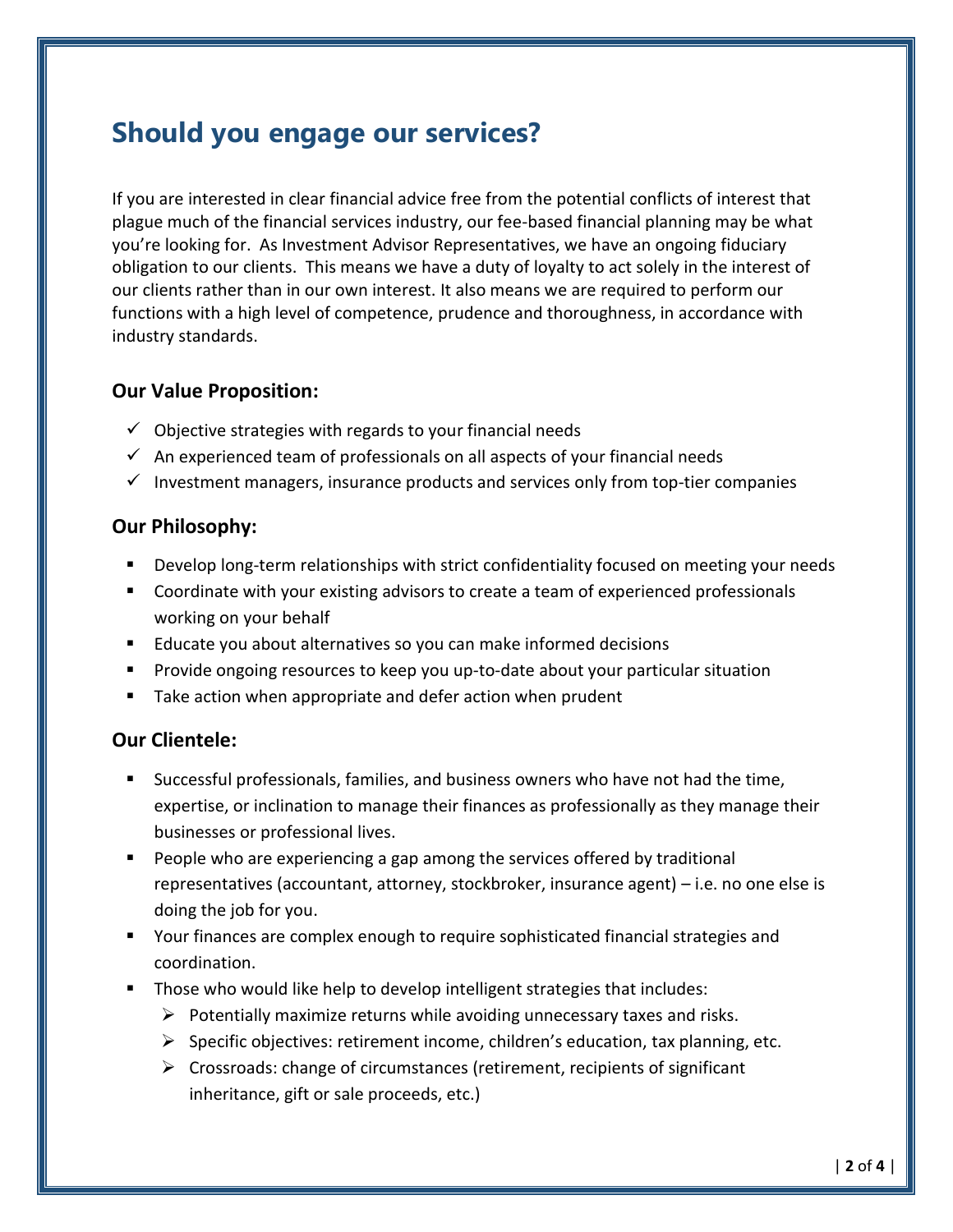### **What planning services do we offer?**

### **Legacy**

- **Estate Analysis & Strategies**
- **Trust Services**
- **Business Succession**
- Charitable Strategies

### **Protection**

- Cash Flow Analysis
- Debt Management
- **E** Emergency Fund
- Legal Documents
- **E** Liability Insurance
- Life Insurance
- **■** Disability Income Insurance
- Long Term Care Insurance

### **Wealth Management**

- Retirement Savings
- Retirement Income
- Tax Reduction Strategies
- Education Planning
- Special Care Planning

### **Business**

- Employee Benefits
- **Qualified Retirement Plans**
- Key Person Coverage
- Partnership Planning
- Risk Management
- Tax Strategies
- Exit Strategies

## **Covering The Bases**

We can help you address all the major planning areas:

- **Risk Management** which focuses on things that might derail your goals
- **Cash Management** which is all about making sure you're spending less than you make and saving a portion
- **Wealth Management** which involves decisions about asset allocation, taxation of investment accounts, risk/reward trade-offs and generating retirement income
- **Estate Management** which is all about transferring your wealth to those you care about as effectively as possible.